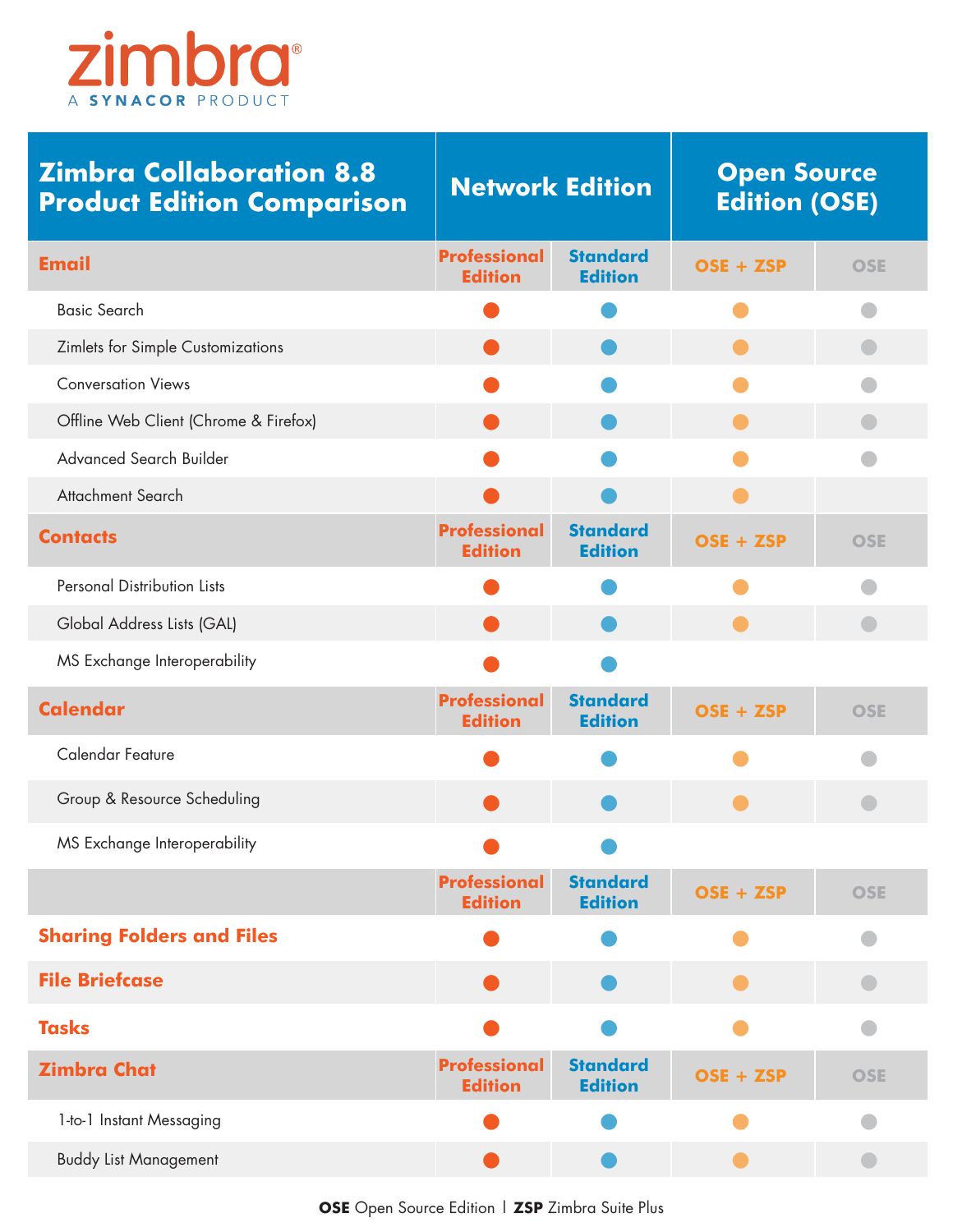

| <b>Zimbra Collaboration 8.8</b><br><b>Product Edition Comparison</b> | <b>Network Edition</b>                |                                   | <b>Open Source</b><br><b>Edition (OSE)</b> |            |
|----------------------------------------------------------------------|---------------------------------------|-----------------------------------|--------------------------------------------|------------|
| <b>Desktop Clients</b>                                               | <b>Professional</b><br><b>Edition</b> | <b>Standard</b><br><b>Edition</b> | OSE + ZSP                                  | <b>OSE</b> |
| POP & IMAP Email                                                     |                                       |                                   |                                            |            |
| CardDAV, iCal & CalDAV Clients                                       |                                       |                                   |                                            |            |
| <b>Mobile Devices</b>                                                | <b>Professional</b><br><b>Edition</b> | <b>Standard</b><br><b>Edition</b> | OSE + ZSP                                  | <b>OSE</b> |
| Mobile Web Client                                                    |                                       |                                   |                                            |            |
| POP & IMAP Email for Smartphones                                     |                                       |                                   |                                            |            |
| CardDAV Contacts & CalDAV Calendar                                   |                                       |                                   |                                            |            |
| <b>Server Administration</b>                                         | <b>Professional</b><br><b>Edition</b> | <b>Standard</b><br><b>Edition</b> | OSE + ZSP                                  | <b>OSE</b> |
| <b>Web Administration Console</b>                                    |                                       |                                   |                                            |            |
| Command Line Interface (CLI)                                         |                                       |                                   |                                            |            |
| Integrated Anti-Spam & Anti-Virus                                    |                                       |                                   |                                            |            |
| Postscreen MTA Security                                              |                                       |                                   |                                            |            |
| <b>SSL SNI</b>                                                       |                                       |                                   |                                            |            |
| LDAP & MS Active Directory Support                                   |                                       |                                   |                                            |            |
| <b>Domain Management &amp; Customization</b>                         | <b>Professional</b><br><b>Edition</b> | <b>Standard</b><br><b>Edition</b> | OSE + ZSP                                  | <b>OSE</b> |
| Multi-Domain Support                                                 |                                       |                                   |                                            |            |
| <b>Migration Tools</b>                                               |                                       |                                   |                                            |            |
| Domain Limitations (Users / COS / Quota)                             |                                       |                                   |                                            |            |
| Delegated Administration                                             |                                       |                                   |                                            |            |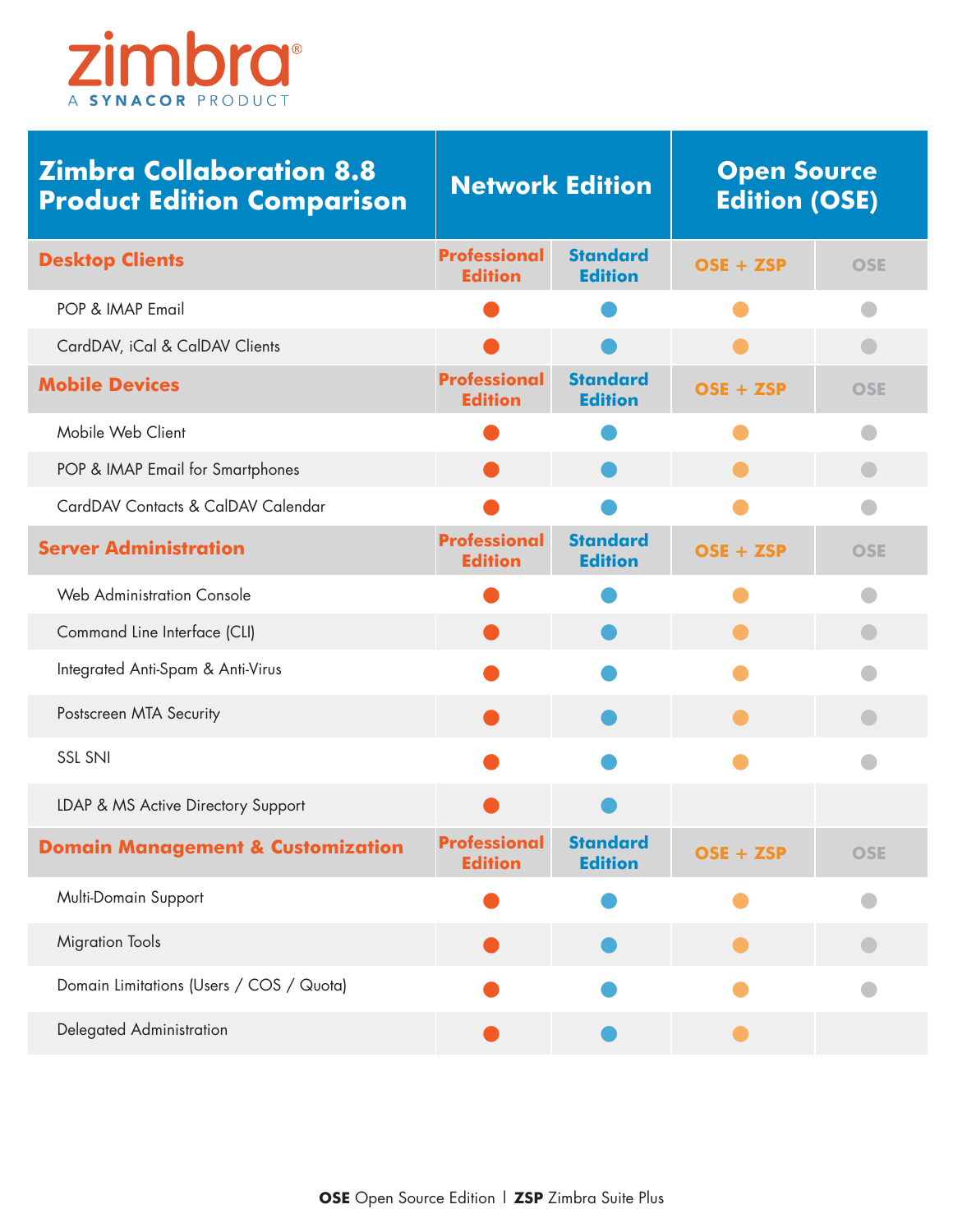

| <b>Zimbra Collaboration 8.8</b><br><b>Product Edition Comparison</b> | <b>Network Edition</b>                |                                   | <b>Open Source</b><br><b>Edition (OSE)</b> |            |
|----------------------------------------------------------------------|---------------------------------------|-----------------------------------|--------------------------------------------|------------|
| <b>Advanced, Business-Ready Features</b>                             | <b>Professional</b><br><b>Edition</b> | <b>Standard</b><br><b>Edition</b> | OSE + ZSP                                  | <b>OSE</b> |
| <b>Custom Retention Policies</b>                                     |                                       |                                   |                                            |            |
| Litigation Hold                                                      |                                       |                                   |                                            |            |
| Archiving & Discovery                                                |                                       |                                   |                                            |            |
| Real-time Backup & Restore                                           |                                       |                                   |                                            |            |
| <b>One-Click Disaster Recovery</b>                                   |                                       |                                   |                                            |            |
| Hierarchical Storage Management (HSM)                                |                                       |                                   |                                            |            |
| Volume Compression                                                   |                                       |                                   |                                            |            |
| Volume Deduplication                                                 |                                       |                                   |                                            |            |
| Volume Management Tools                                              |                                       |                                   |                                            |            |
| Log Browser                                                          |                                       |                                   |                                            |            |
| High Availability Server Clustering*                                 |                                       |                                   |                                            |            |
| White Label for Web Client Branding                                  |                                       |                                   |                                            |            |
| Smart Card & Common Access Card                                      |                                       |                                   |                                            |            |
| S/MIME Digital Signatures & Encryption                               |                                       |                                   |                                            |            |
| <b>Two-Factor Authentication</b>                                     |                                       |                                   |                                            |            |
| Unified Communications Integration                                   |                                       |                                   |                                            |            |
| High Fidelity Document Preview                                       |                                       |                                   |                                            |            |
| Zimbra Mobile (ActiveSync)                                           |                                       |                                   |                                            |            |
| Shared Items Synchronization on Mobile                               |                                       |                                   |                                            |            |
| Mobile Device Policy Management                                      |                                       |                                   |                                            |            |
| Outlook Sync (MAPI)                                                  |                                       |                                   |                                            |            |
| Outlook for Mac (EWS)                                                | <b>Optional</b>                       | <b>Optional</b>                   |                                            |            |

\*Support is available for VHA only.

 **OSE** Open Source Edition | **ZSP** Zimbra Suite Plus